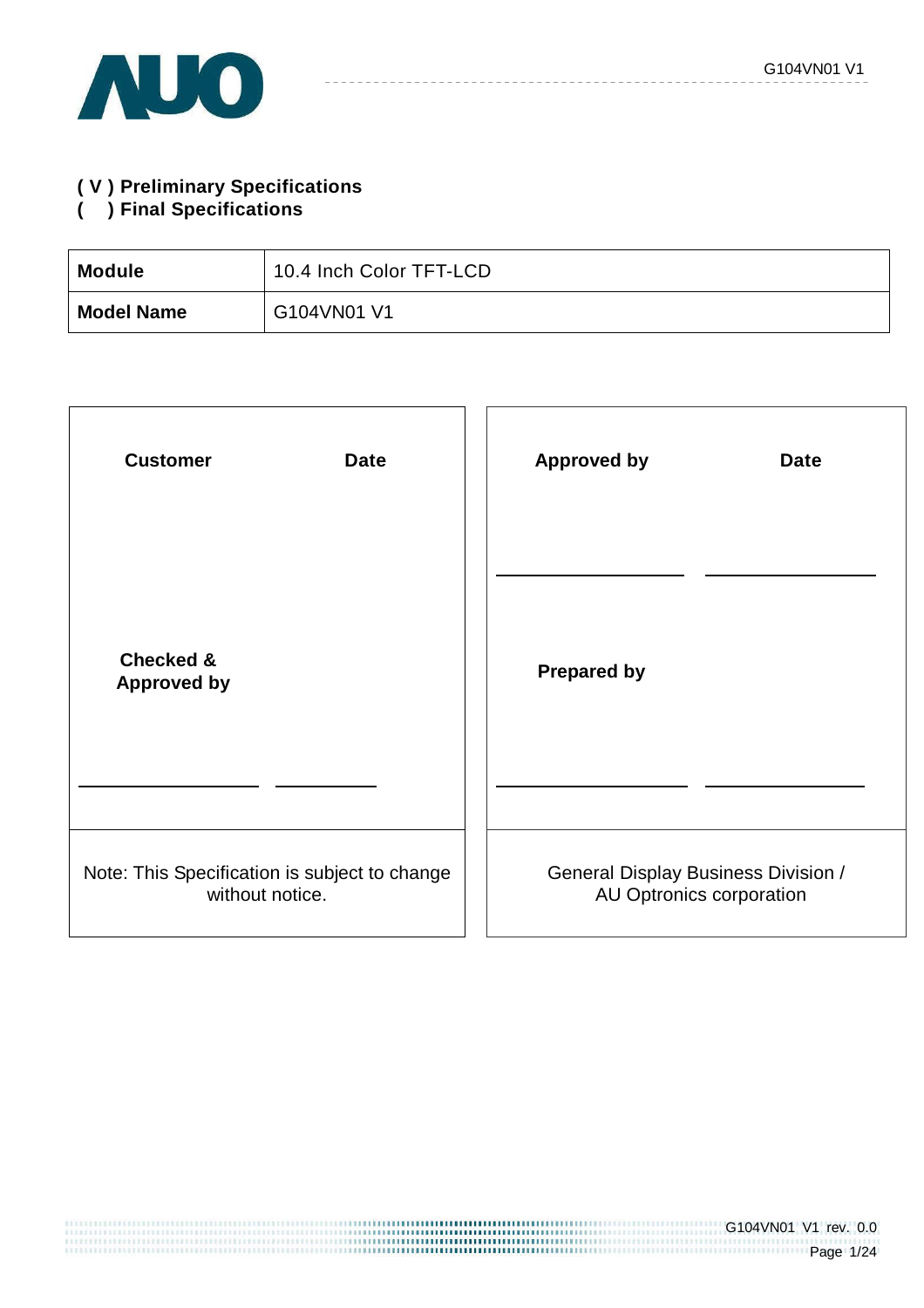

# **Contents**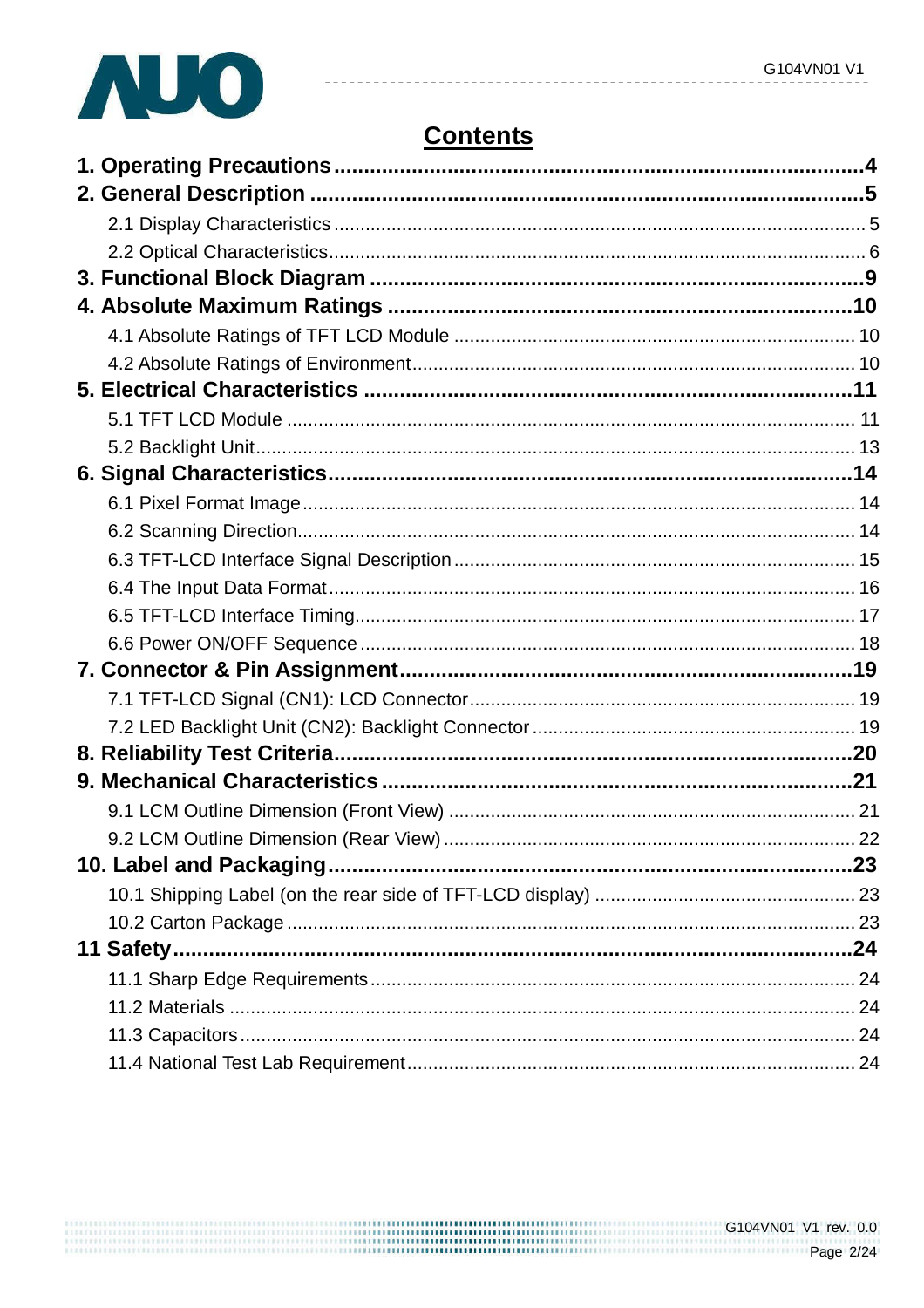

| <b>Version and Date</b> | Page | Old description      | <b>New Description</b> |
|-------------------------|------|----------------------|------------------------|
| 0.0 2009/02/03          | All  | <b>First Edition</b> |                        |
|                         |      |                      |                        |
|                         |      |                      |                        |
|                         |      |                      |                        |
|                         |      |                      |                        |
|                         |      |                      |                        |
|                         |      |                      |                        |
|                         |      |                      |                        |
|                         |      |                      |                        |
|                         |      |                      |                        |
|                         |      |                      |                        |
|                         |      |                      |                        |
|                         |      |                      |                        |

 $- - - - - -$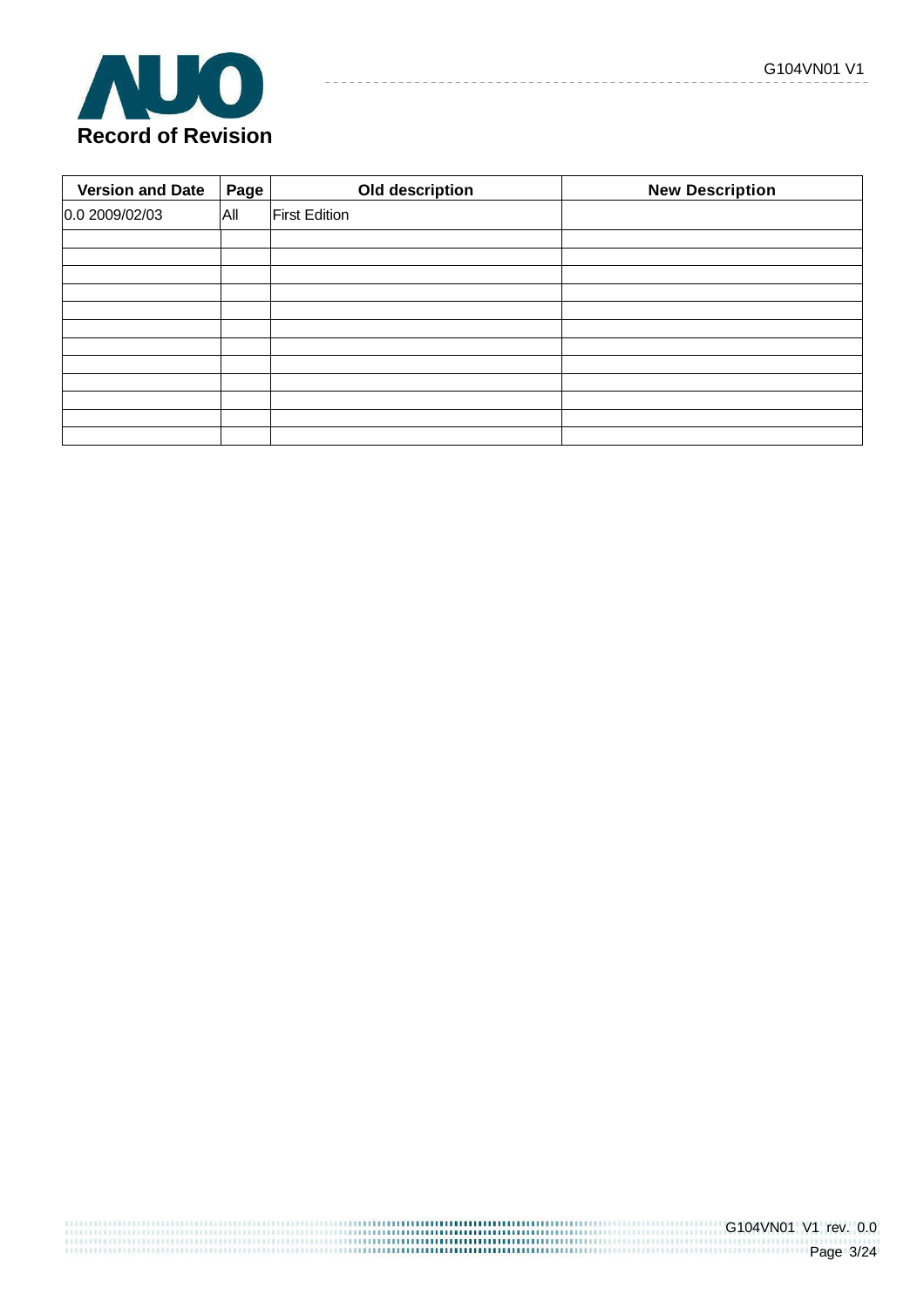

# **1. Operating Precautions**

- 1) Since front polarizer is easily damaged, please be cautious and not to scratch it.
- 2) Be sure to turn off power supply when inserting or disconnecting from input connector.
- 3) Wipe off water drop immediately. Long contact with water may cause discoloration or spots.
- 4) When the panel surface is soiled, wipe it with absorbent cotton or soft cloth.
- 5) Since the panel is made of glass, it may be broken or cracked if dropped or bumped on hard surface.
- 6) To avoid ESD (Electro Static Discharde) damage, be sure to ground yourself before handling TFT-LCD Module.
- 7) Do not open nor modify the module assembly.
- 8) Do not press the reflector sheet at the back of the module to any direction.
- 9) In case if a module has to be put back into the packing container slot after it was taken out from the container, do not press the center of the LED light bar edge. Instead, press at the far ends of the LED light bar edge softly. Otherwise the TFT Module may be damaged.
- 10) At the insertion or removal of the Signal Interface Connector, be sure not to rotate nor tilt the Interface Connector of the TFT Module.
- 11) TFT-LCD Module is not allowed to be twisted & bent even force is added on module in a very short time. Please design your display product well to avoid external force applying to module by end-user directly.
- 12) Small amount of materials without flammability grade are used in the TFT-LCD module. The TFT-LCD module should be supplied by power complied with requirements of Limited Power Source (IEC60950 or UL1950), or be applied exemption.
- 13) Severe temperature condition may result in different luminance, response time and lamp ignition voltage.
- 14) Continuous operating TFT-LCD display under low temperature environment may accelerate lamp exhaustion and reduce luminance dramatically.
- 15) The data on this specification sheet is applicable when LCD module is placed in landscape position.
- 16) Continuous displaying fixed pattern may induce image sticking. It's recommended to use screen saver or shuffle content periodically if fixed pattern is displayed on the screen.

.................................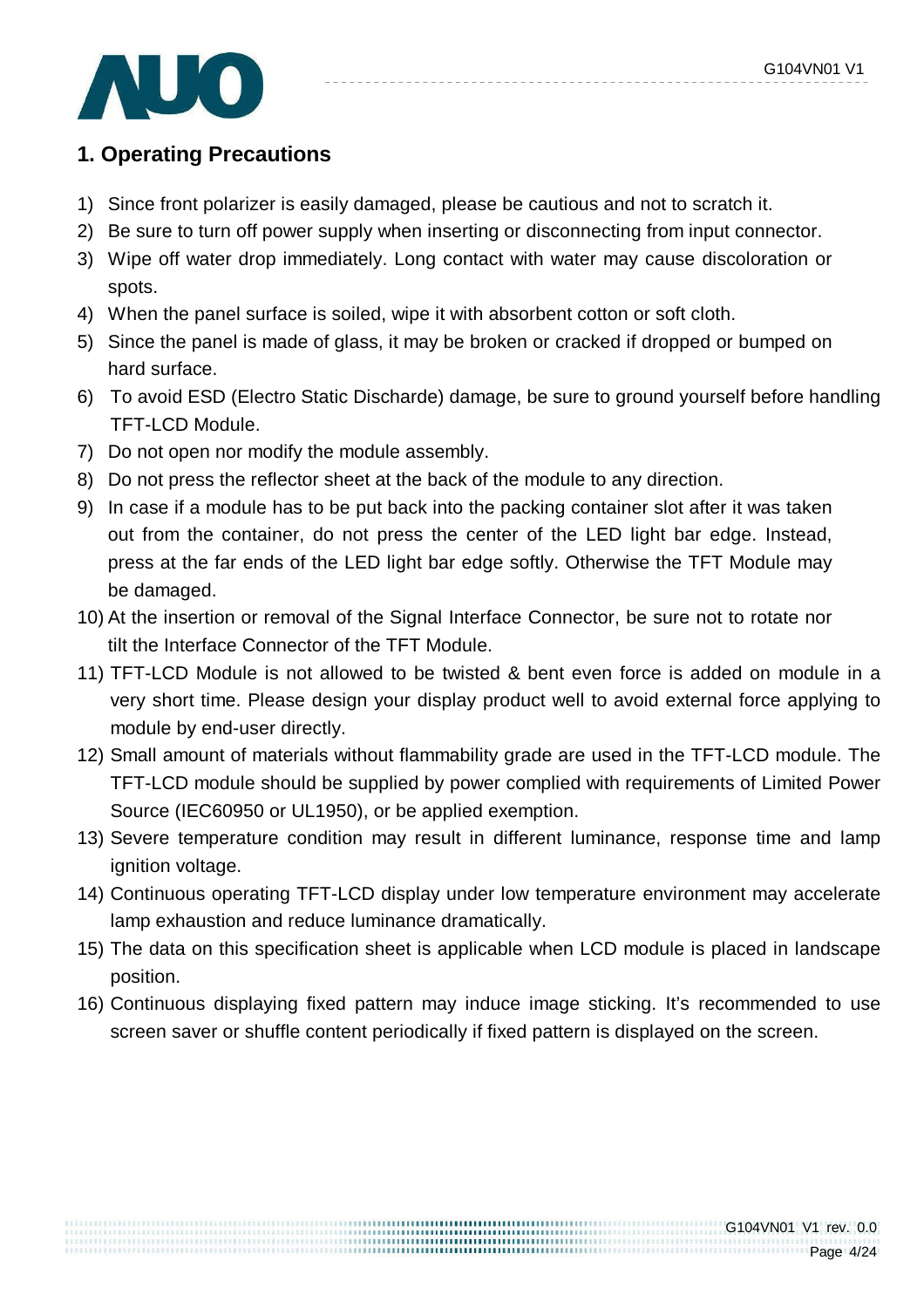

# **2. General Description**

This specification applies to the Color Active Matrix Liquid Crystal Display G104VN01 V1 composed of a TFT-LCD display, a driver and power supply circuit, and a LED backlight system.

The screen format is intended to support VGA (640(H) x 480(V)) screen and 16.2M (RGB 8-bits) or 262k colors (RGB 6-bits).

LED driving board for backlight unit is included in G104VN01 V1 and the LED unit is replaceable.

All input signals are LVDS interface and compatible with G104SN02 V1.

G104VN01 V1 designed with wide viewing angle; wide temperature and long life LED backlight is well suited for industial applications.

G104VN01 V1 is a RoHS product.

## **2.1 Display Characteristics**

The following items are characteristics summary on the table under 25 ℃ condition:

| <b>Items</b>                                                     | <b>Unit</b>                    | <b>Specifications</b>               |
|------------------------------------------------------------------|--------------------------------|-------------------------------------|
| Screen Diagonal                                                  | [inch]                         | 10.4                                |
| Active Area                                                      | [mm]                           | 211.2 (H) x 158.4 (V)               |
| Pixels H x V                                                     |                                | 640 x 3(RGB) x 480                  |
| <b>Pixel Pitch</b>                                               | [mm]                           | $0.33 \times 0.33$                  |
| <b>Pixel Arrangement</b>                                         |                                | R.G.B. Vertical Stripe              |
| Display Mode                                                     |                                | TN, Normally White                  |
| Nominal Input Voltage VDD                                        | [Volt]                         | $3.3$ (typ.)                        |
| <b>Typical Power Consumption</b>                                 | [Watt]                         | 5.4W<br>All black pattern           |
| Weight                                                           | [Grams]                        | 390 (typ.)                          |
| <b>Physical Size</b>                                             | [mm]                           | 243.0(H) x 176.6(V) x 8.0(D) (typ.) |
| <b>Electrical Interface</b>                                      |                                | 1 channel LVDS                      |
| <b>Surface Treatment</b>                                         |                                | Anti-glare, Hardness 3H             |
| <b>Support Color</b>                                             |                                | 16.2M / 262K colors                 |
| <b>Temperature Range</b><br>Operating<br>Storage (Non-Operating) | $[^{\circ}C]$<br>$[^{\circ}C]$ | $-30$ to $+85$<br>$-30$ to $+85$    |
| RoHS Compliance                                                  |                                | RoHS Compliance                     |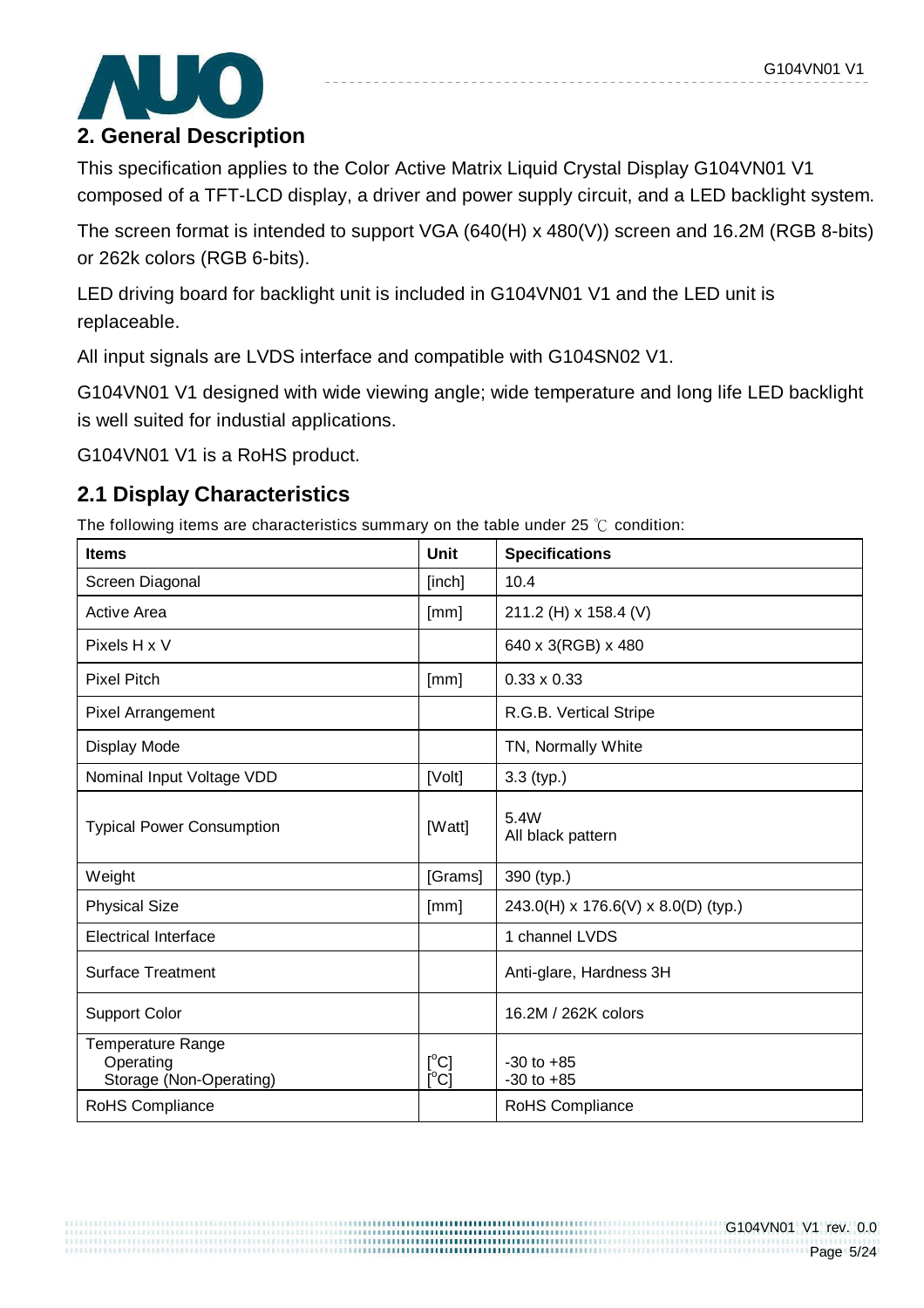

# **2.2 Optical Characteristics**

The optical characteristics are measured under stable conditions at 25℃ (Room Temperature):

| Item                                | <b>Unit</b> | <b>Conditions</b>                          | Min.       | Typ.       | Max.                     | Remark    |
|-------------------------------------|-------------|--------------------------------------------|------------|------------|--------------------------|-----------|
| <b>White Luminance</b>              | [cd/m2]     | $I_F = 80$ mA/1 LED Line<br>(center point) | 330        | 450        |                          | Note 1    |
| Uniformity                          | $\%$        | 5 Points                                   | 75         |            | $\overline{\phantom{0}}$ | Note 2, 3 |
| <b>Contrast Ratio</b>               |             |                                            | 500        | 700        | $\overline{\phantom{a}}$ | Note 4    |
|                                     | [msec]      | Rising                                     |            | 10         | 20                       |           |
| <b>Response Time</b>                | [msec]      | Falling                                    | Ξ.         | 20         | 30                       | Note 5    |
|                                     | [msec]      | Raising + Falling                          |            | 30         | 50                       |           |
| Viewing Angle                       | [degree]    | Horizontal<br>(Right)                      | 70         | 80         |                          |           |
|                                     | [degree]    | $CR = 10$<br>(Left)                        | 70         | 80         | ٠                        |           |
|                                     | [degree]    | Vertical<br>(Upper)                        | 50         | 60         |                          | Note 6    |
|                                     | [degree]    | $CR = 10$<br>(Lower)                       | 70         | 80         | -                        |           |
|                                     |             | Red x                                      | <b>TBD</b> | <b>TBD</b> | <b>TBD</b>               |           |
|                                     |             | Red y                                      | <b>TBD</b> | <b>TBD</b> | <b>TBD</b>               |           |
|                                     |             | Green x                                    | <b>TBD</b> | <b>TBD</b> | <b>TBD</b>               |           |
| Color / Chromaticity<br>Coordinates |             | Green y                                    | <b>TBD</b> | <b>TBD</b> | <b>TBD</b>               |           |
| (CIE 1931)                          |             | Blue x                                     | <b>TBD</b> | <b>TBD</b> | <b>TBD</b>               |           |
|                                     |             | Blue y                                     | <b>TBD</b> | <b>TBD</b> | <b>TBD</b>               |           |
|                                     |             | White x                                    | 0.26       | 0.31       | 0.36                     |           |
|                                     |             | White y                                    | 0.28       | 0.33       | 0.38                     |           |
| <b>Color Gamut</b>                  | %           |                                            |            | 45         |                          |           |

Note 1: Measurement method

Equipment Pattern Generator, Power Supply, Digital Voltmeter, Luminance meter (SR\_3 or equivalent)

Aperture 1° with 50cm viewing distance

Test Point Center

Environment  $< 1$  lux



,,,,,,,,,,,,,,,,,,,,,,,,,,,,,,,,,,

Module Driving Equipment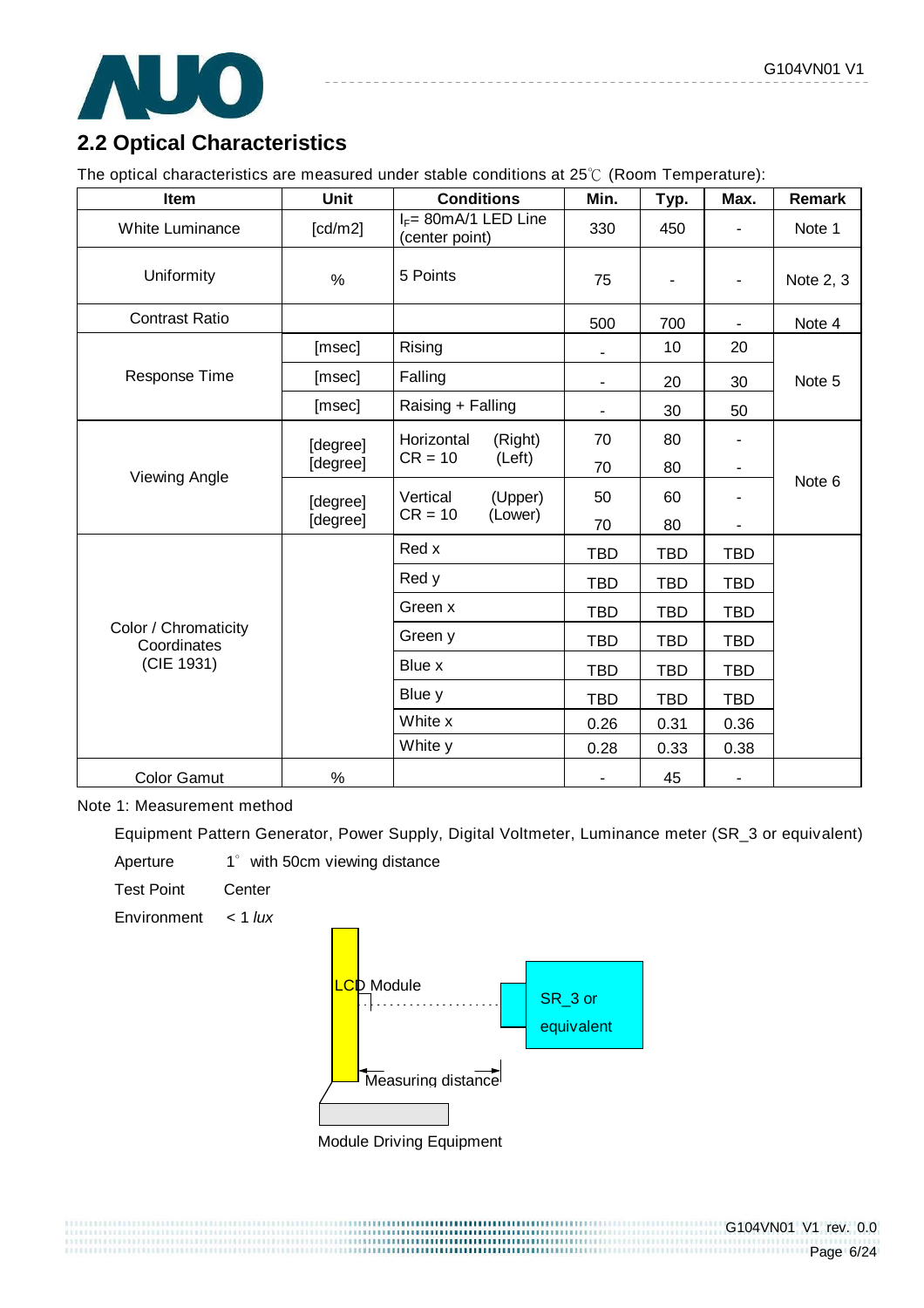





Note 3: The luminance uniformity of 5 points is defined by dividing the minimum luminance values by the maximum test point luminance

Minimum Brightness of five points

Maximum Brightness of five points

Note 4: Definition of contrast ratio (CR):

 $\delta$  wa =

Contrast ratio (CR)= Brightness on the "White" state Brightness on the "Black" state

Note 5: Definition of response time:

The output signals of photo detector are measured when the input signals are changed from "White" to "Black" (falling time) and from "Black" to "White" (rising time), respectively. The response time interval is between 10% and 90% of amplitudes. Please refer to the figure as below.



#### Note 6: Definition of viewing angle

Viewing angle is the measurement of contrast ratio ≧10, at the screen center, over a 180° horizontal an d 180° vertical range (off-normal viewing angles). Th e 180° viewing angle range is broken down as below: 90° ( θ) horizontal left and right, and 90° ( Φ) vertical high (up) and low (down). The measurement

direction is typically perpendicular to the display surface with the screen rotated to its center to develop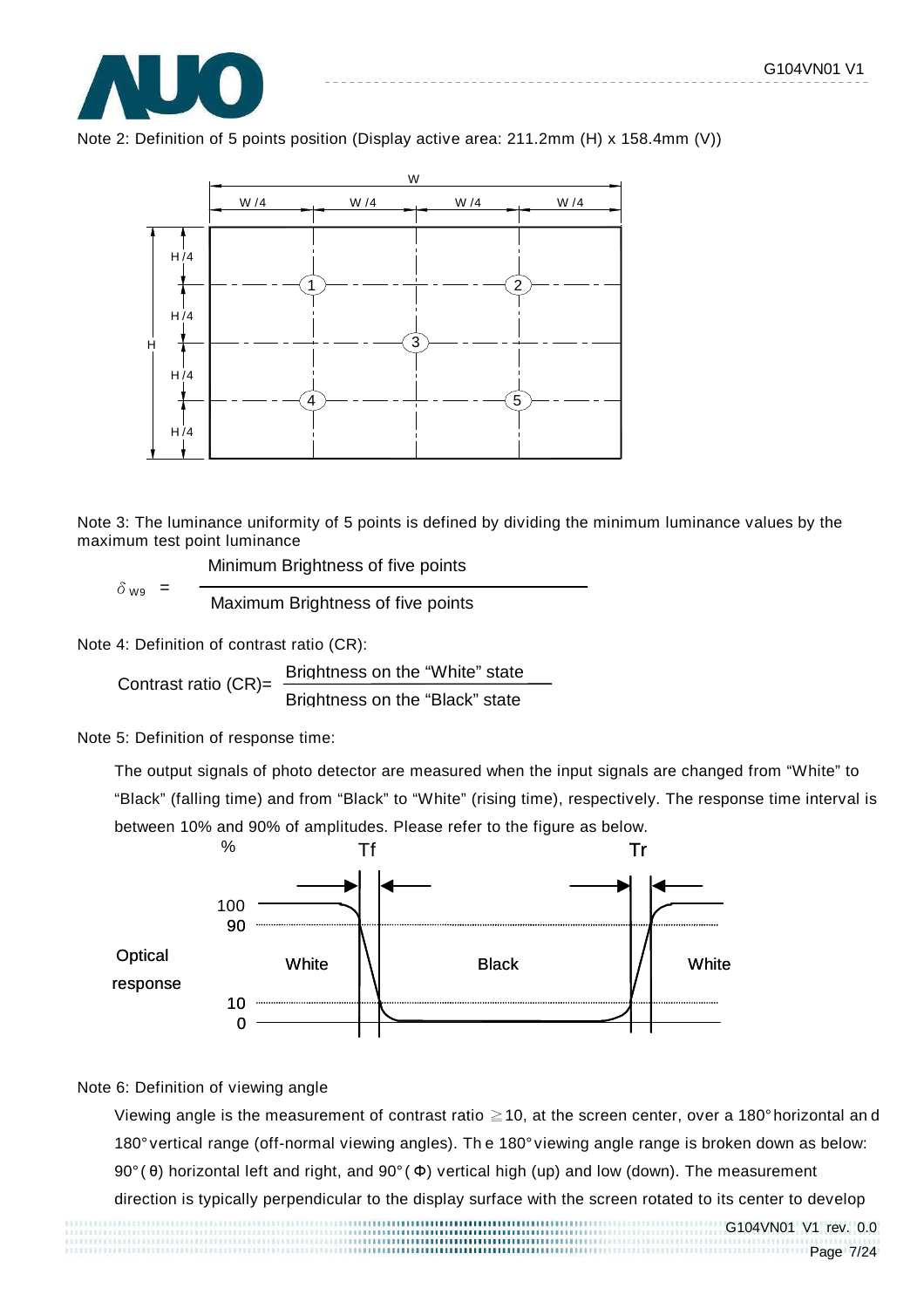

the desired measurement viewing angle.

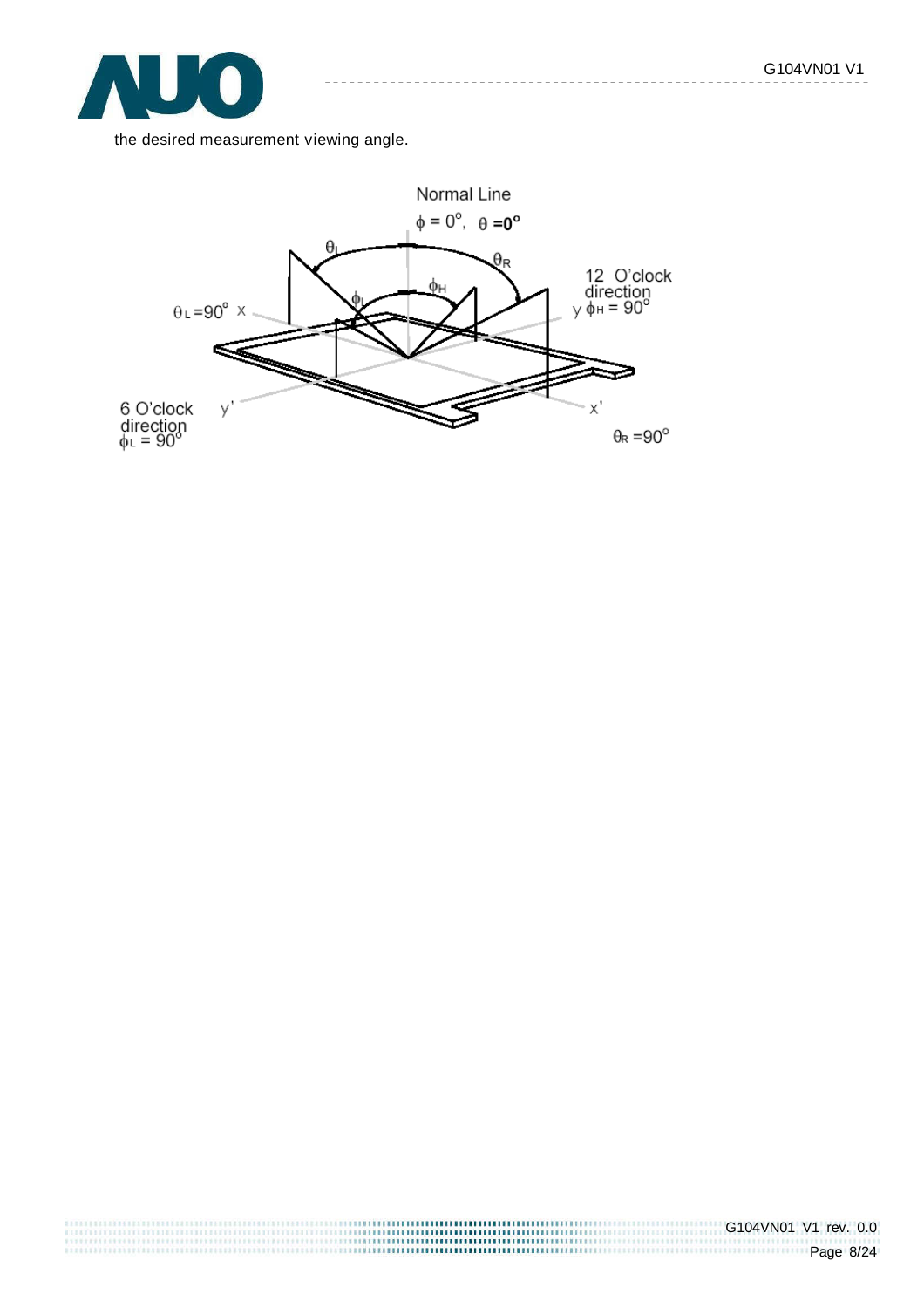

## **3. Functional Block Diagram**

The following diagram shows the functional block of the 10.4 inch color TFT/LCD module:

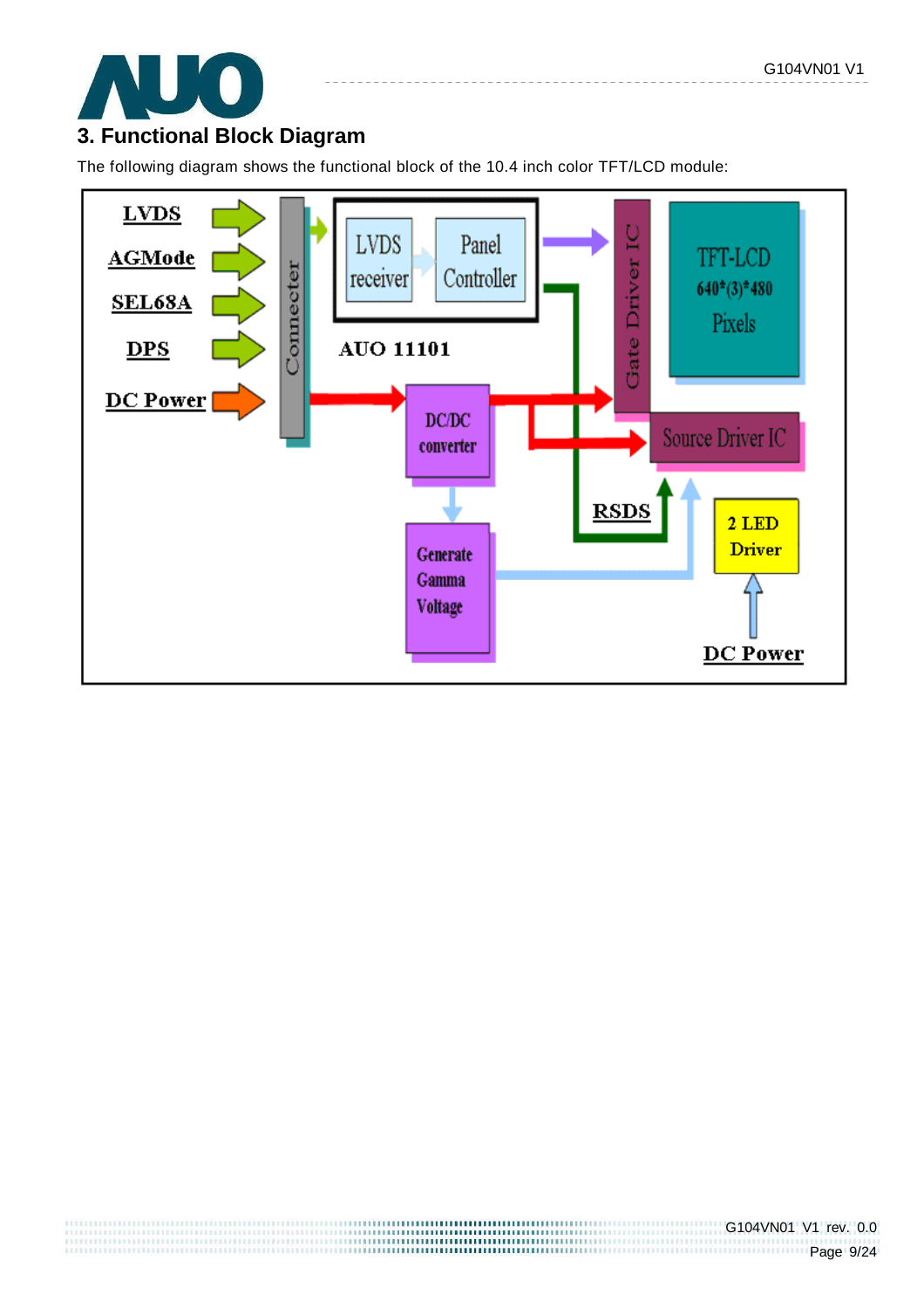

**4. Absolute Maximum Ratings** 

# **4.1 Absolute Ratings of TFT LCD Module**

| ltem            | <b>Symbol</b> | Min | <b>Max</b> | Unit   |
|-----------------|---------------|-----|------------|--------|
| Logic/LCD Drive | ∕ın           | v.J | − +4.ປ     | [Volt] |

# **4.2 Absolute Ratings of Environment**

| <b>Item</b>                  | Symbol | Min   | Max | Unit                                  |
|------------------------------|--------|-------|-----|---------------------------------------|
| <b>Operating Temperature</b> | TOP    | $-30$ | +85 | [°C]                                  |
| <b>Operation Humidity</b>    | HOP    | 5     | 95  | [%RH]                                 |
| Storage Temperature          | TST    | $-30$ | +85 | $\mathop{\rm l}{\rm ^\circ C}{\rm l}$ |
| <b>Storage Humidity</b>      | HST    | 5     | 95  | [%RH]                                 |

,,,,,,,,,,,,,,,,,,,,,,,,,,,,,,,,,,,,

Note: Maximum Wet-Bulb should be 39℃ and no condensation.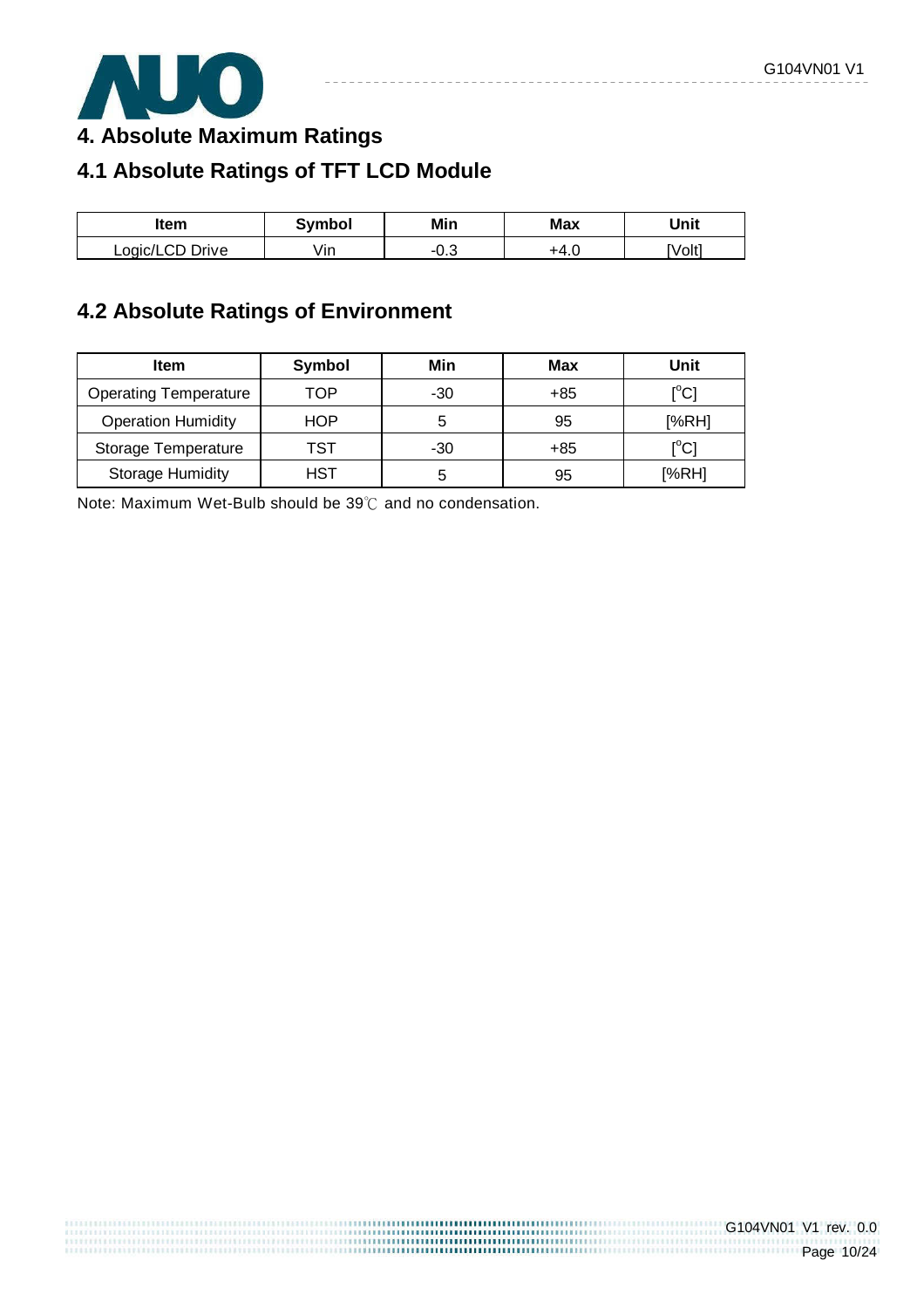

# **5.1 TFT LCD Module**

## **5.1.1 Power Specification**

| Symbol            | <b>Parameter</b>                            | Min | <b>Typ</b> | <b>Max</b> | <b>Units</b> | Remark                                               |
|-------------------|---------------------------------------------|-----|------------|------------|--------------|------------------------------------------------------|
| <b>VDD</b>        | Logic/LCD<br>Input Voltage                  | 3.0 | 3.3        | 3.6        | [Volt]       |                                                      |
| I <sub>VDD</sub>  | <b>LCD Input Current</b>                    |     | 280        |            | [mA]         | VDD=3.3V at 60 HZ, all Black Pattern                 |
| P <sub>VDD</sub>  | <b>LCD Power</b><br>comsumption             | ٠   | 0.924      |            | [Watt]       | VDD=3.3V at 60 HZ, all Black Pattern                 |
| <b>I</b> rush LCD | <b>LCD Inrush Current</b>                   |     | ÷.         | 1.5        | [A]          | Note 1; VDD=3.3V<br>Black Pattern, Rising time=470us |
| $VDD_{rp}$        | Allowable Logic/LCD<br>Drive Ripple Voltage | ۰   |            | 100        | [MV]<br>p-p  | VDD=3.3V at 60 HZ, all Black Pattern                 |





**VDD rising time**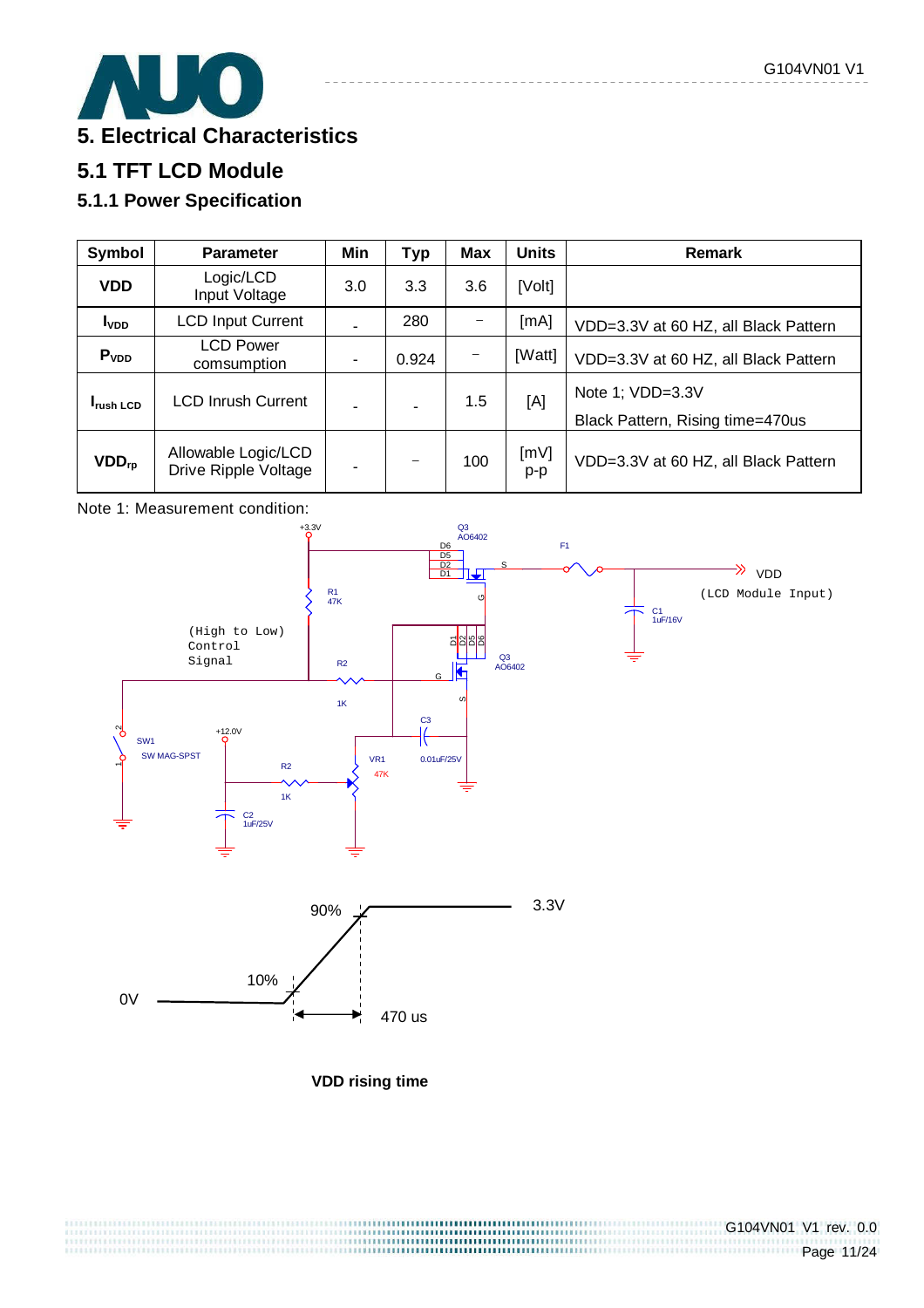

### **5.1.2 Signal Electrical Characteristics**

Input signals shall be low or Hi-Z state when VDD is off.

| Symbol      | Item                                   | Min. | Typ. | Max. | Unit | <b>Remark</b>   |
|-------------|----------------------------------------|------|------|------|------|-----------------|
| <b>VTH</b>  | Differential Input High Threshold      |      |      | 100  | [mV] | $VCM=1.2V$      |
| <b>VTL</b>  | Differential Input Low Threshold       | 100  |      | ۰    | [mV] | $VCM=1.2V$      |
| <b>VID</b>  | Input Differential Voltage             | 100  | 400  | 600  | [mV] |                 |
| <b>VICM</b> | Differential Input Common Mode Voltage | 1.1  | ٠    | 1.45 | [V]  | VTH/VTL=+-100mV |

Note: LVDS Signal Waveform.



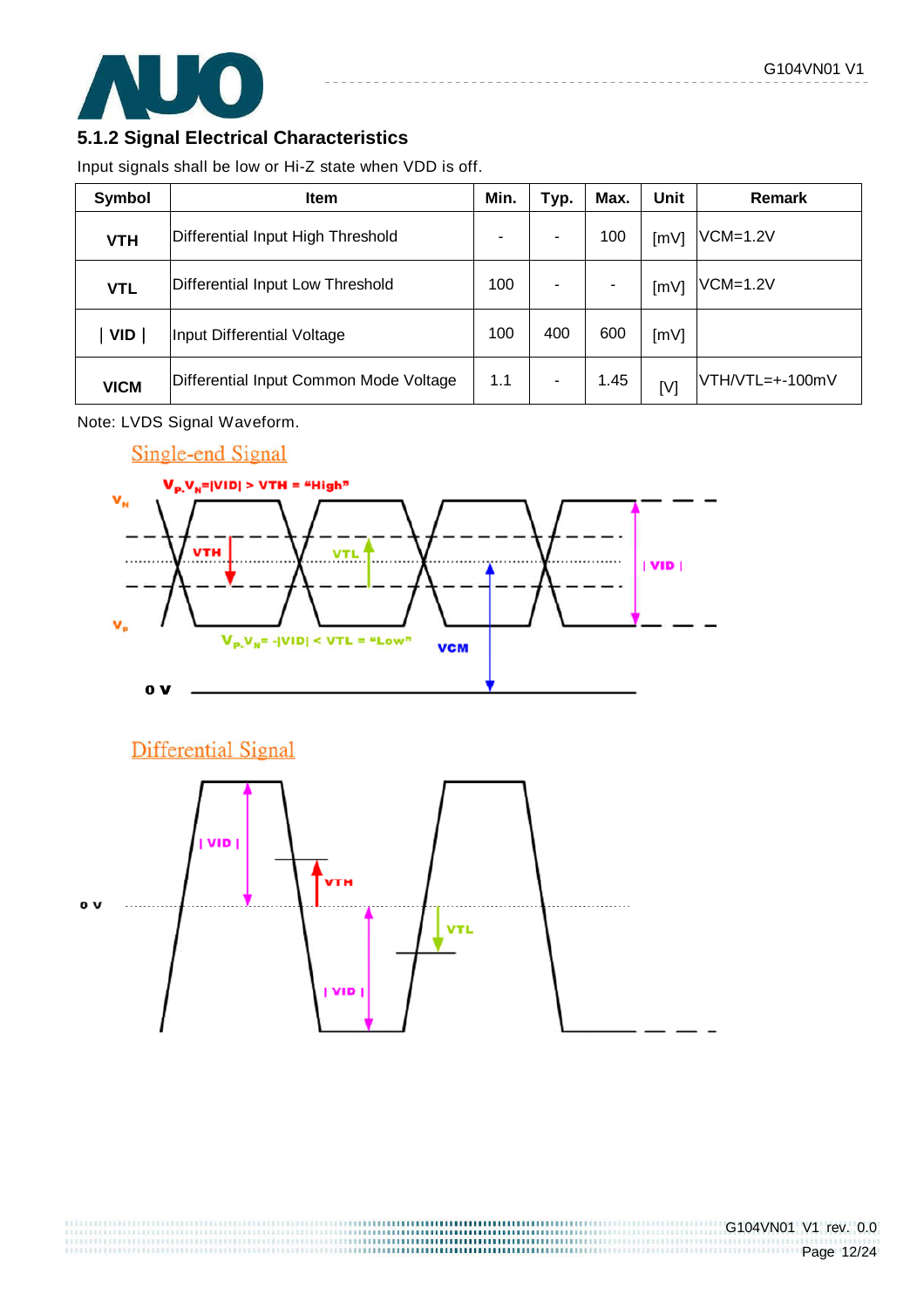

### **5.2.1 Parameter guideline for LCD**

Following characteristics are measured under a stable condition using a inverter at 25℃. (Room

Temperature):

| Symbol                              | <b>Parameter</b>         |            | Typ. | Max.                     | Unit       | <b>Remark</b>                        |
|-------------------------------------|--------------------------|------------|------|--------------------------|------------|--------------------------------------|
| <b>VCC</b>                          | Input Voltage            | 10.8       | 12   | 12.6                     | [Volt]     |                                      |
| $I_{\text{VCC}}$                    | <b>Input Current</b>     |            | 0.37 | ٠                        | [A]        | 100% PWM Duty                        |
| $P_{LED}$                           | <b>Power Consumption</b> |            | 4.44 | <b>TBD</b>               | [Watt]     | 100% PWM Duty                        |
| Inrush Current<br><b>I</b> rush LED |                          |            |      | TBD                      | [A]        | at rising time=470us                 |
| Dimming Frequency<br>$F_{\rm PWM}$  |                          | 200        |      | 20K                      | [Hz]       |                                      |
|                                     | <b>Swing Voltage</b>     | 3          | 3.3  | 5.5                      | [Volt]     |                                      |
|                                     | Dimmung duty cycle       | <b>TBD</b> |      | 100                      | %          |                                      |
| <b>Operation Life</b>               |                          | 50,000     |      | $\overline{\phantom{0}}$ | <b>Hrs</b> | $I_F = 80$ mA, Ta= 25 <sup>°</sup> C |

Note 1: Ta means ambient temperature of TFT-LCD module.

Note 2:  $I_F$  means LED unit forward current.

Note 3: VCC, I<sub>VCC</sub>, I<sub>rush LED</sub>, P<sub>VCC</sub> are defined for LED backlight.(100% duty of PWM dimming)

Note 4: If G104SN02 V2 module is driven by high current or at high ambient temperature & humidity condition. The operating life will be reduced.

Note 5: Operating life means brightness goes down to 50% initial brightness. Minimum operating life time is estimated data.

> ,,,,,,,,,,,,,,,,,,,,,,,,,,,,,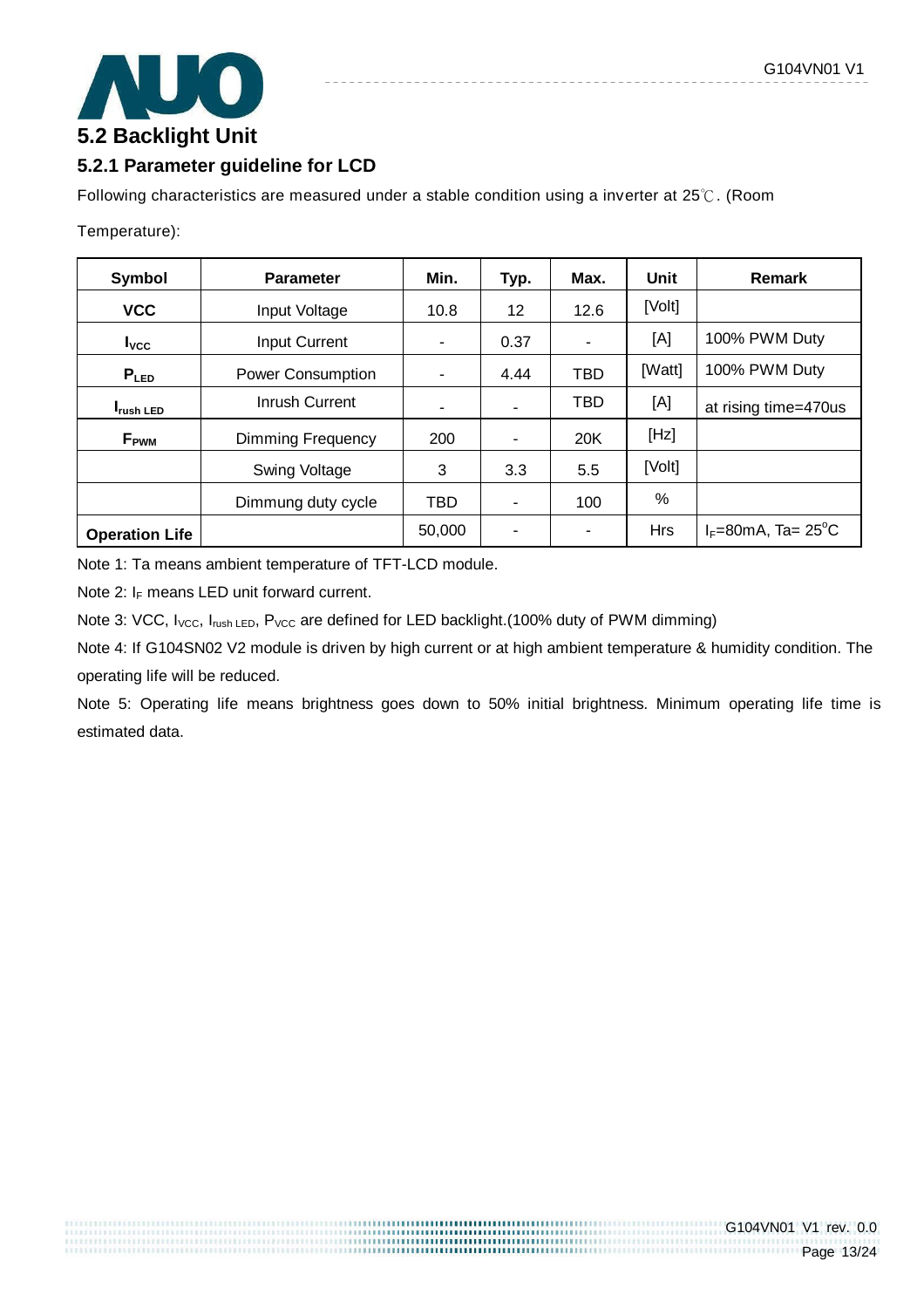

# **6.1 Pixel Format Image**

Following figure shows the relationship between input signal and LCD pixel format.



## **6.2 Scanning Direction**

The following figures show the image seen from the front view. The arrow indicates the direction of scan.

,,,,,,,,,,,,,,,,,,,,,,,,,,,,,, ,,,,,,,,,,,,,,,,,,,,,,,,,,,,,,,,,,,



Fig. 1 Normal scan (Pin4, DPS = Low or NC) Fig. 2 Reverse scan (Pin4, DPS = High)

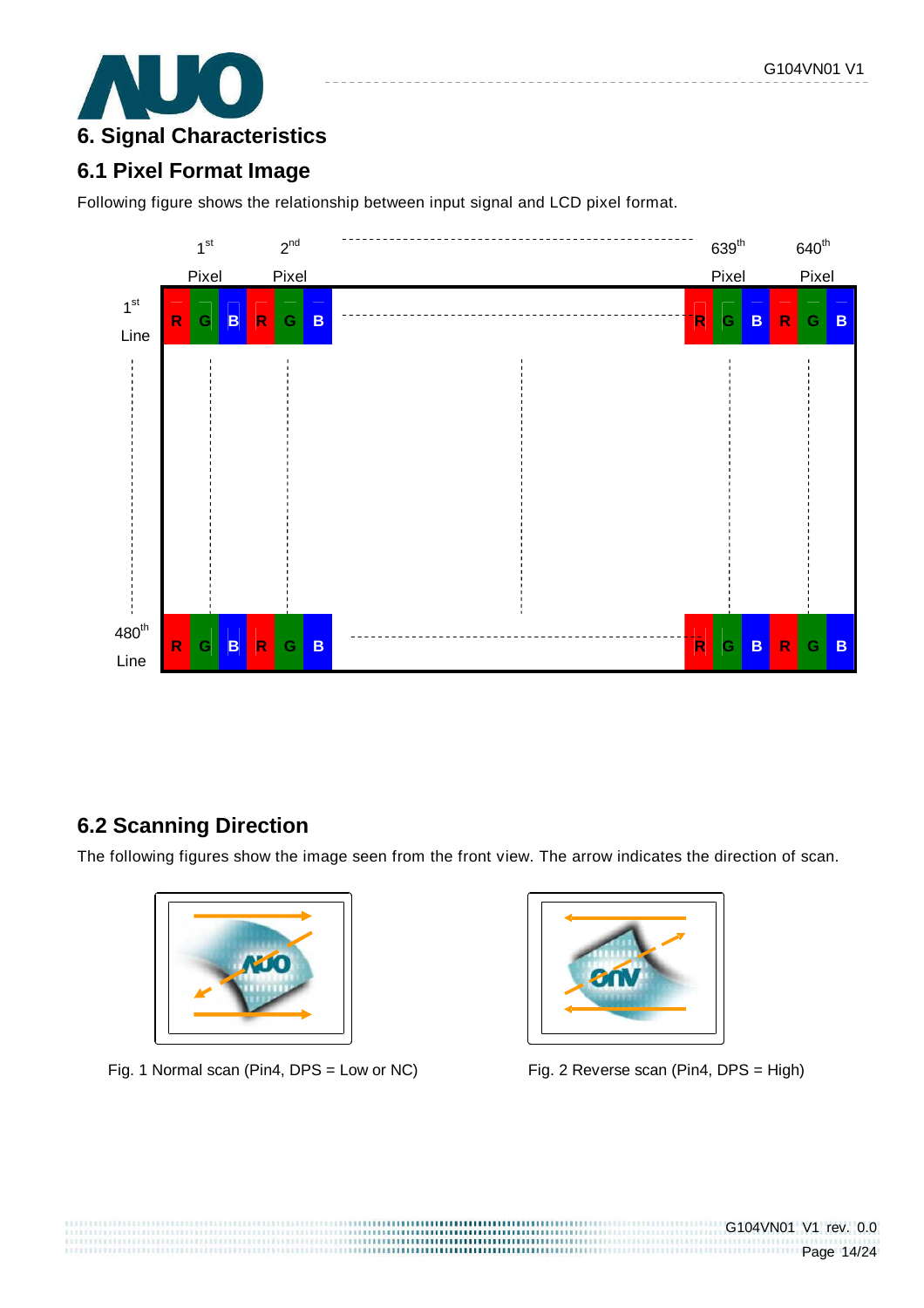

## **6.3 TFT-LCD Interface Signal Description**

The module using a LVDS receiver embaded in AUO's ASIC. LVDS is a differential signal technology for LCD interface and a high-speed data transfer device.

|                | <b>Input Signal Interface</b> |                                                                 |
|----------------|-------------------------------|-----------------------------------------------------------------|
| Pin No.        | Symbol                        | <b>Description</b>                                              |
| 1              | <b>VDD</b>                    | Power Supply, 3.3V (typical)                                    |
| $\overline{2}$ | <b>VDD</b>                    | Power Supply, 3.3V (typical)                                    |
| 3              | <b>GND</b>                    | Ground                                                          |
| 4              | <b>DPS</b>                    | Reverse Scan Function [H: Enable; L/NC: Disable]                |
| 5              | RxINO-                        | LVDS receiver signal channel 0                                  |
| 6              | RxIN0+                        | LVDS Differential Data Input (R0, R1, R2, R3, R4, R5, G0)       |
| $\overline{7}$ | <b>GND</b>                    | Ground                                                          |
| 8              | RxIN1-                        | LVDS receiver signal channel 1                                  |
| 9              | RxIN1+                        | LVDS Differential Data Input (G1, G2, G3, G4, G5, B0, B1)       |
| 10             | <b>GND</b>                    | Ground                                                          |
| 11             | RxIN2-                        | LVDS receiver signal channel 2                                  |
| 12             | RxIN2+                        | LVDS Differential Data Input (B2, B3, B4, B5, HS, VS, DE)       |
| 13             | <b>GND</b>                    | Ground                                                          |
| 14             | RxCLKIN-                      | LVDS receiver signal clock                                      |
| 15             | RxCLKIN+                      |                                                                 |
| 16             | <b>GND</b>                    | Ground                                                          |
| 17             | RxIN3-                        | LVDS receiver signal channel 3, NC for 6 bit LVDS Input         |
| 18             | RxIN3+                        | LVDS Differential Data Input (R6, R7, G6, G7, B6, B7, RSV)      |
| 19             | <b>RSV</b>                    | Reserved for AUO internal test. Please treat it as NC.          |
| 20             | SEL68                         | 6/ 8bits LVDS data input selection [H: 8bits]<br>$L/NC$ : 6bit] |

Note 1: Input Signals shall be in low status when VDD is off.

Note 2: High stands for "3.3V", Low stands for "0V", NC stands for "No Connection".

Note 3: RSV stands for "Reserved".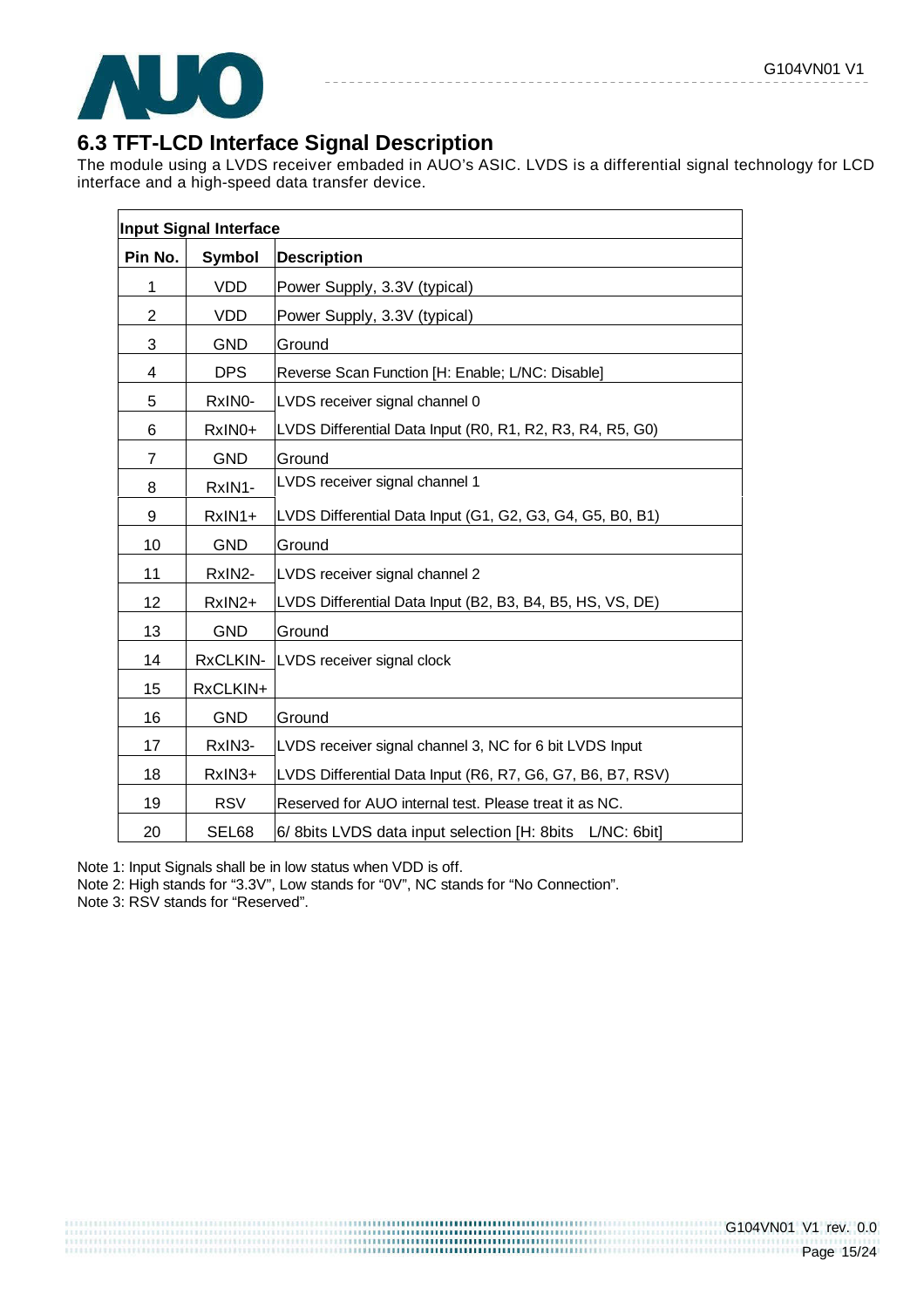

## **6.4 The Input Data Format**

### **6.4.1 SEL68**



 $\frac{1}{2} \frac{1}{2} \frac{1}{2} \frac{1}{2} \frac{1}{2} \frac{1}{2} \frac{1}{2} \frac{1}{2} \frac{1}{2} \frac{1}{2} \frac{1}{2} \frac{1}{2} \frac{1}{2} \frac{1}{2} \frac{1}{2} \frac{1}{2} \frac{1}{2} \frac{1}{2} \frac{1}{2} \frac{1}{2} \frac{1}{2} \frac{1}{2} \frac{1}{2} \frac{1}{2} \frac{1}{2} \frac{1}{2} \frac{1}{2} \frac{1}{2} \frac{1}{2} \frac{1}{2} \frac{1}{2} \frac{$ 

#### **SEL68 = "High" for 8 bits LVDS Input**



**Note1**: Please follow PSWG.

**Note2**: R/G/B data 7:MSB, R/G/B data 0:LSB

| <b>Signal Name</b> | <b>Description</b>     | Remark                                  |
|--------------------|------------------------|-----------------------------------------|
| R7                 | Red Data 7             | Red-pixel Data                          |
| R <sub>6</sub>     | Red Data 6             |                                         |
| R <sub>5</sub>     | Red Data 5             | For 8Bits LVDS input                    |
| R4                 | Red Data 4             | MSB: R7 ; LSB: R0                       |
| R <sub>3</sub>     | Red Data 3             |                                         |
| R <sub>2</sub>     | Red Data 2             | For 6Bits LVDS input                    |
| R <sub>1</sub>     | Red Data 1             | MSB: R5; LSB: R0                        |
| R <sub>0</sub>     | Red Data 0             |                                         |
| G7                 | Green Data 7           | Green-pixel Data                        |
| G <sub>6</sub>     | Green Data 6           |                                         |
| G <sub>5</sub>     | Green Data 5           | For 8Bits LVDS input                    |
| G4                 | Green Data 4           | MSB: G7; LSB: G0                        |
| G <sub>3</sub>     | Green Data 3           |                                         |
| G <sub>2</sub>     | Green Data 2           | For 6Bits LVDS input                    |
| G <sub>1</sub>     | Green Data 1           | MSB: G5; LSB: G0                        |
| G <sub>0</sub>     | Green Data 0           |                                         |
| <b>B7</b>          | Blue Data 7            | <b>Blue-pixel Data</b>                  |
| B <sub>6</sub>     | Blue Data 6            |                                         |
| B <sub>5</sub>     | Blue Data 5            | For 8Bits LVDS input                    |
| B4                 | Blue Data 4            | MSB: B7 ; LSB: B0                       |
| B <sub>3</sub>     | Blue Data 3            |                                         |
| <b>B2</b>          | <b>Blue Data 2</b>     | For 6Bits LVDS input                    |
| <b>B1</b>          | <b>Blue Data 1</b>     | MSB: B5; LSB: B0                        |
| B0                 | Blue Data 0            |                                         |
| <b>RxCLKIN</b>     | <b>LVDS Data Clock</b> |                                         |
| DE                 | Data Enable Signal     | When the signal is high, the pixel data |
|                    |                        | shall be valid to be displayed.         |

Note: Output signals from any system shall be low or Hi-Z state when VDD is off.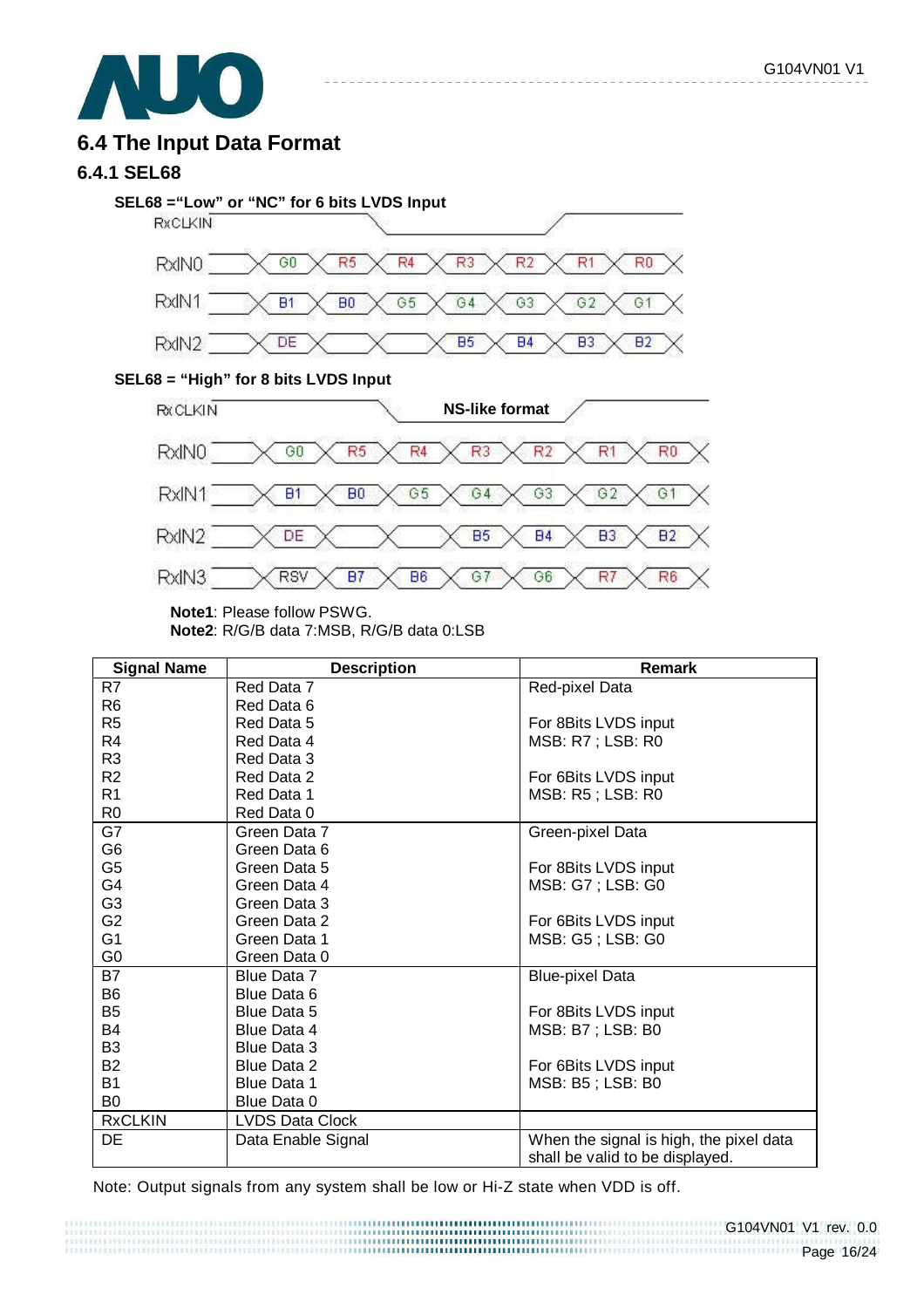

## **6.5 TFT-LCD Interface Timing**

### **6.5.1 Timing Characteristics**

| <b>Signal</b>   |                      | Symbol                      | Min. | Typ. | Max.  | <b>Unit</b>        |
|-----------------|----------------------|-----------------------------|------|------|-------|--------------------|
| Clock Frequency |                      | $1/\top_{\text{Clock}}$     | 20   | 25.2 | 28.33 | <b>MHz</b>         |
|                 | Period               | $T_V$                       | 520  | 525  | 560   |                    |
| Vertical        | Active               | $\mathsf{T}_{\mathsf{VD}}$  | --   | 480  | --    | $T_{Line}$         |
| Section         | Blanking             | ${\mathsf T}_{\textsf{VB}}$ | 40   | 45   | 80    |                    |
|                 | Period               | $\mathsf{T}_{\mathsf{H}}$   | 770  | 800  | 900   |                    |
| Horizontal      | Active               | Т <sub>нр</sub>             | --   | 640  | --    | $T_{\text{Clock}}$ |
| Section<br>.    | <b>Blanking</b><br>. | Т <sub>нв</sub>             | 130  | 160  | 260   |                    |

Note 1: Frame rate is 60 Hz. Note 2: DE mode.

### **6.5.2 Input Timing Diagram**

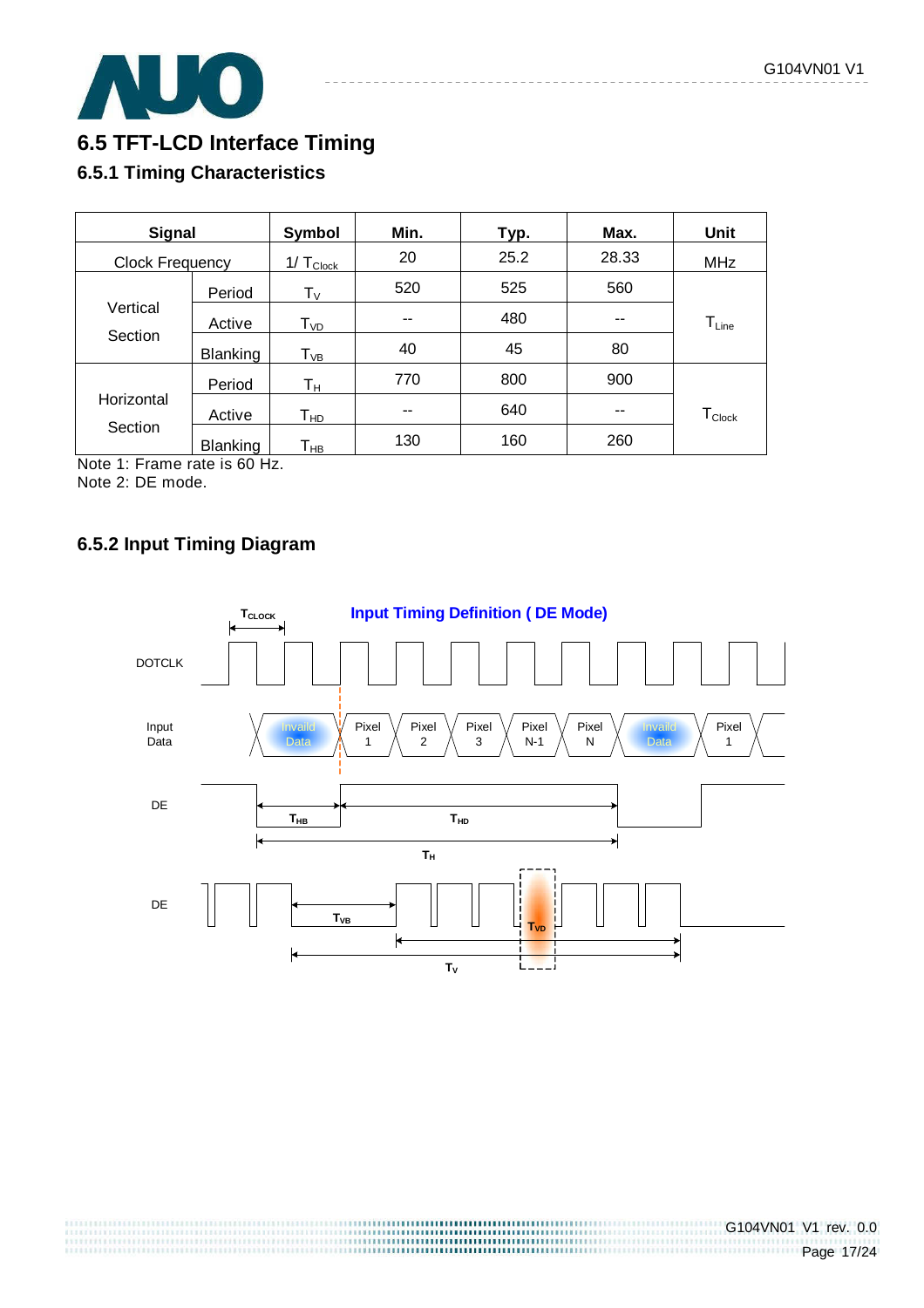

### **6.6 Power ON/OFF Sequence**

VDD power and lamp on/off sequence is as below. Interface signals are also shown in the chart. Signals from any system shall be Hi-Z state or low level when VDD is off.



### **Power ON/OFF sequence timing**

| <b>Parameter</b> | Min. | Typ. | Max. | <b>Units</b> |  |
|------------------|------|------|------|--------------|--|
| <b>T1</b>        | 0.5  |      | 10   | [ms]         |  |
| T <sub>2</sub>   | 30   | 40   | 50   | [ms]         |  |
| T <sub>3</sub>   | 200  | ۰    |      | [ms]         |  |
| <b>T4</b>        | 10   |      |      | [ms]         |  |
| T <sub>5</sub>   | 10   | ۰    | ۰    | [ms]         |  |
| T <sub>6</sub>   | 0    |      | ۰    | [ms]         |  |
| T7               | 10   |      |      | [ms]         |  |
| T <sub>8</sub>   | 100  |      |      | [ms]         |  |
| T <sub>9</sub>   | 0    | 16   | 50   | [ms]         |  |
| T <sub>10</sub>  |      |      | 10   | [ms]         |  |
| T <sub>11</sub>  | 1000 |      |      | [ms]         |  |

The above on/off sequence should be applied to avoid abnormal function in the display. Please make sure to turn off the power when you plug the cable into the input connector or pull the cable out of the connector.

> ,,,,,,,,,,,,,,,,,,,,,,,,,,,,,,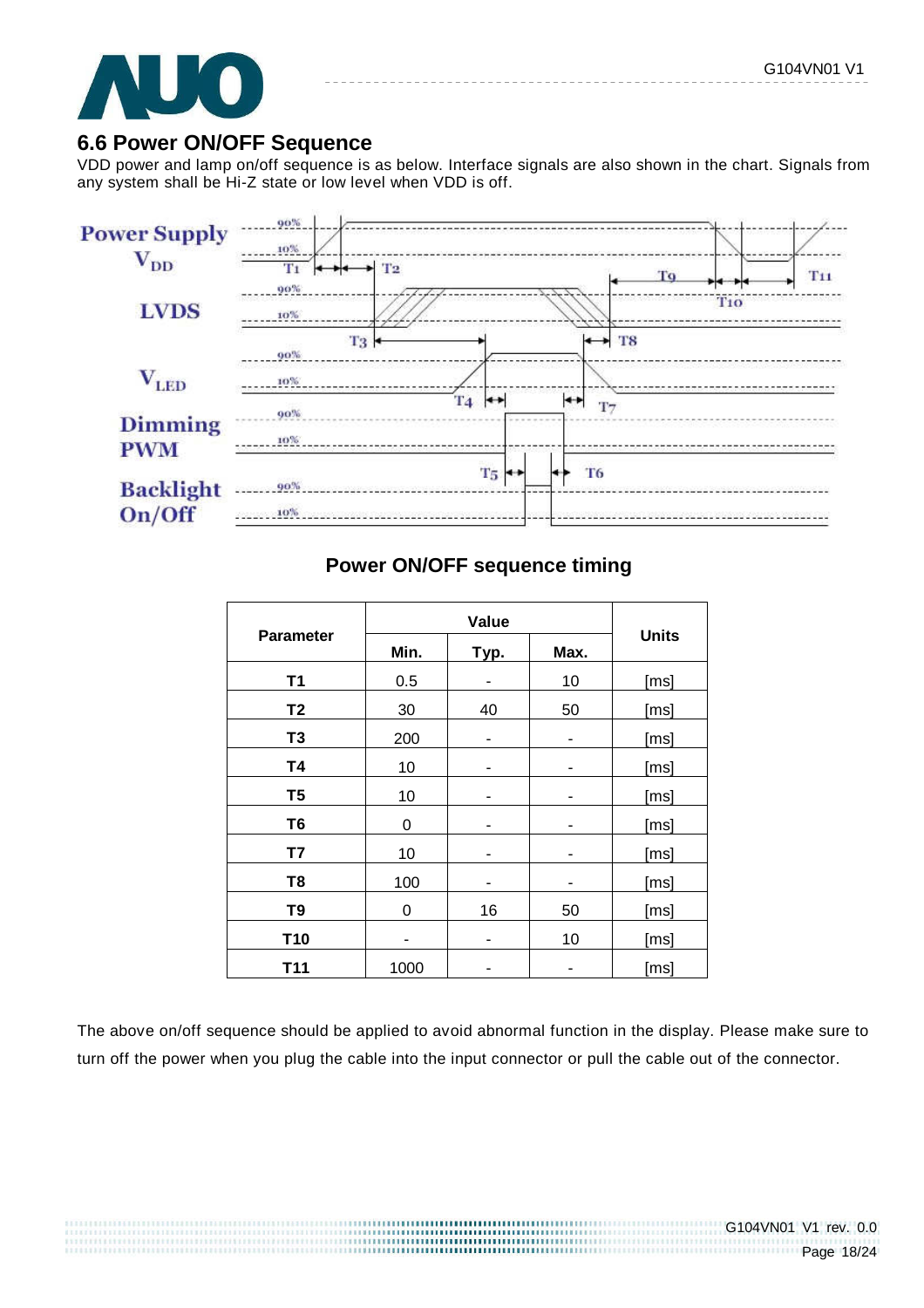

# **7. Connector & Pin Assignment**

Physical interface is described as for the connector on module. These connectors are capable of accommodating the following signals and will be following components.

# **7.1 TFT-LCD Signal (CN1): LCD Connector**

| <b>Connector Name / Designation</b> | <b>Signal Connector</b>     |
|-------------------------------------|-----------------------------|
| Manufacturer                        | STM or compatible           |
| <b>Connector Model Number</b>       | MSB24013P20HA or compatible |
| Adaptable Plug                      | P24013P20 or compatible     |

| Pin No. | Symbol              | Pin No. | Symbol     |
|---------|---------------------|---------|------------|
|         | VDD                 | 2       | VDD        |
| 3       | <b>GND</b>          | 4       | <b>DPS</b> |
| 5       | RxIN <sub>0</sub> - | 6       | RxIN0+     |
| 7       | <b>GND</b>          | 8       | RxIN1-     |
| 9       | $RxIN1+$            | 10      | <b>GND</b> |
| 11      | RxIN2-              | 12      | RxIN2+     |
| 13      | <b>GND</b>          | 14      | RxCKIN-    |
| 15      | RxCKIN+             | 16      | <b>GND</b> |
| 17      | RxIN3-              | 18      | RxIN3+     |
| 19      | <b>RSV</b>          | 20      | SEL68      |

## **7.2 LED Backlight Unit (CN2): Backlight Connector**

| <b>Connector Name / Designation</b> | <b>Lamp Connector</b>        |
|-------------------------------------|------------------------------|
| Manufacturer                        | <b>ENTERY</b> or compatible  |
| <b>Connector Model Number</b>       | 3808K-F05N-02R or compatible |
| <b>Mating Model Number</b>          | H208K-P05N-02B or compatible |

| Pin No.          | symbol     | description   |
|------------------|------------|---------------|
| Pin1             | VCC        | 12V input     |
| Pin <sub>2</sub> | <b>GND</b> | GND           |
| Pin <sub>3</sub> | On/OFF     | 5V-ON, 0V-OFF |
| Pin4             | Dimming    | <b>PWM</b>    |
| Pin <sub>5</sub> | ΝA         |               |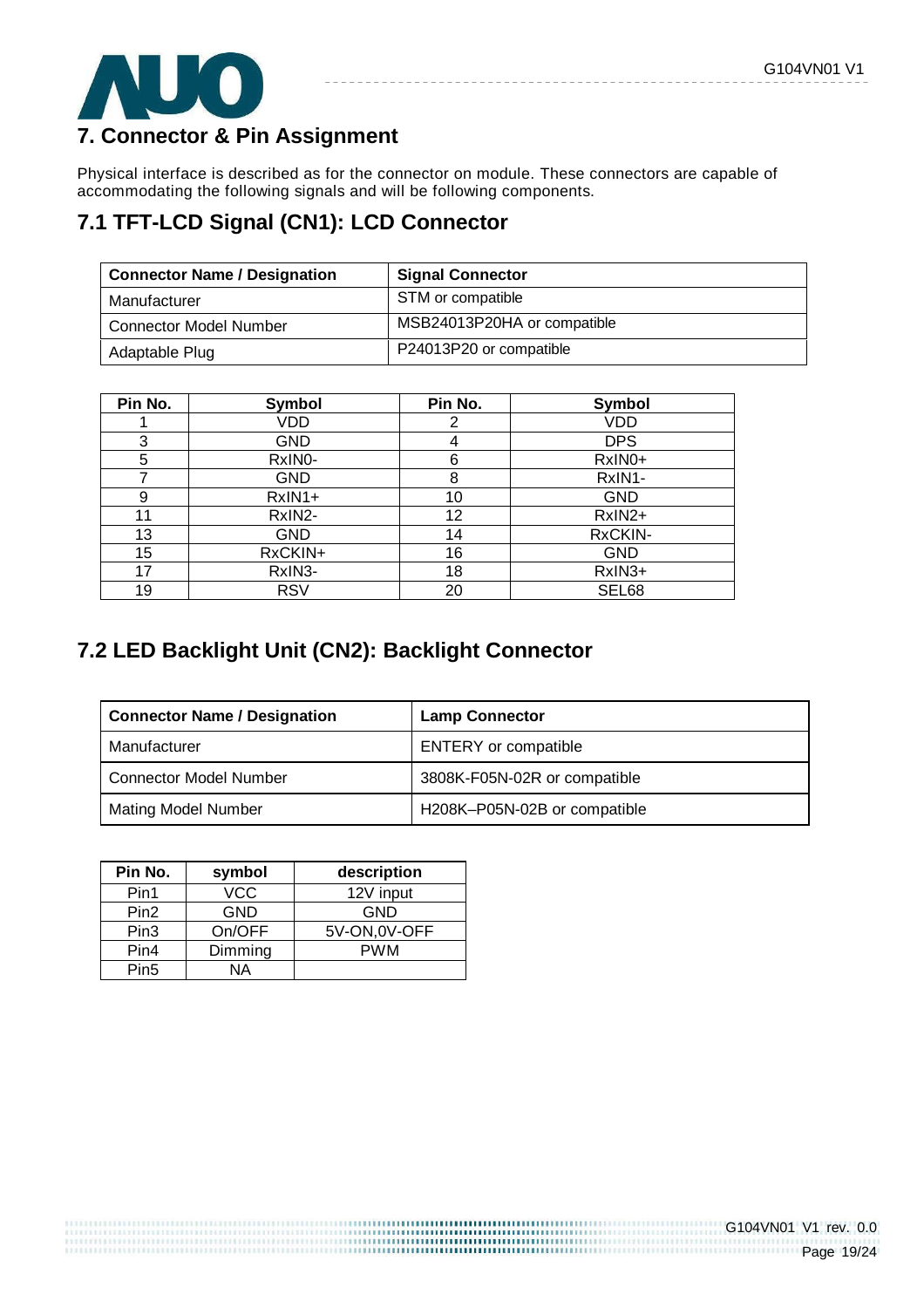

### **Items** Required Condition **Required Condition Required Condition Required Condition** Temperature Humidity Bias  $|_{40\degree}$ , 90%RH, 300 hours High Temperature Operation  $|85^{\circ}C|$ , 300 hours Low Temperature Operation  $\vert_{-30\degree}$  300 hours Hot Storage 85℃, 300 hours Cold Storage  $-30^\circ$ , 300 hours Thermal Shock Test  $-20 \degree C / 30$  min, 60 $\degree C / 30$  min, 100cycles, 40 $\degree C$  minimun ramp rate Hot Start Test  $85^{\circ}$  / 1Hr min. power on/off per 5 minutes, 5 times Cold Start Test  $-30^{\circ}$  / 1Hr min. power on/off per 5 minutes, 5 times Shock Test (Non-Operating)  $\Big| 50G, 20ms,$  Half-sine wave, ( $\pm X, \pm Y, \pm Z$ ) Vibration Test (Non-Operating) 1.5G, (10~200Hz, Sine wave) 30 mins/axis, 3 direction (X, Y, Z) On/off test  $\vert_{\text{On/10 sec, Off/10 sec, 30,000 cycles}}$ ESD Contact Discharge:  $\pm$  8KV, 150pF(330 $\Omega$ ) 1sec, 8 points, 25 times/ point Air Discharge: ± 15KV, 150pF(330Ω ) 1sec, 8 points, 25 times/ point Note 1 EMI 30-230 MHz, limit 40 dBu V/m, 230-1000 MHz, limit 47 dBu V/m

Note1: According to EN61000-4-2, ESD class B: Some performance degradation allowed. No data lost

Self-recoverable. No hardware failures.

Note2:

- Water condensation is not allowed for each test items.
- Each test is done by new TFT-LCD module. Don't use the same TFT-LCD module repeatedly for reliability test.
- The reliability test is performed only to examine the TFT-LCD module capability.
- To inspect TFT-LCD module after reliability test, please store it at room temperature and room humidity for 24 hours at least in advance.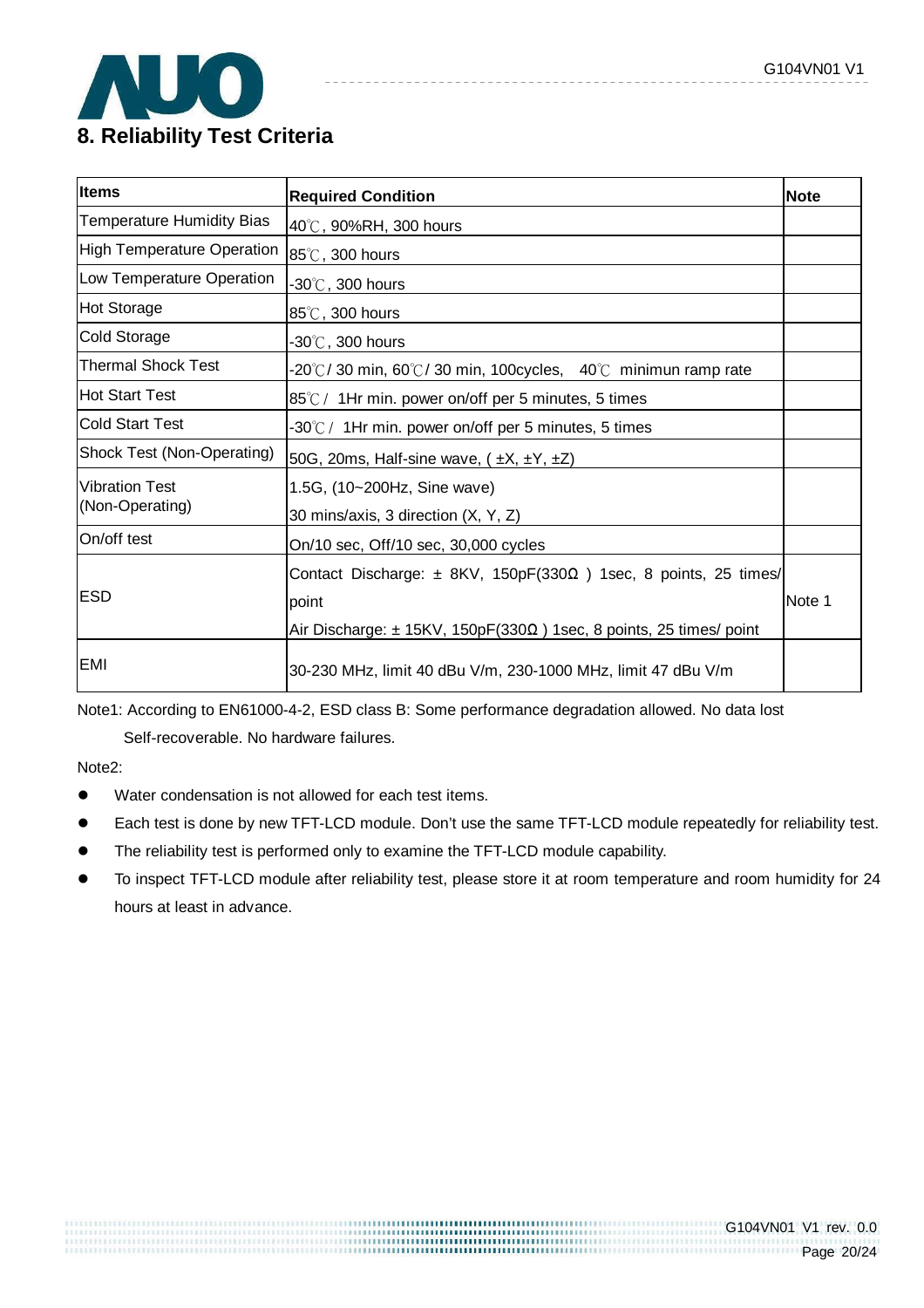

# **9.1 LCM Outline Dimension (Front View)**

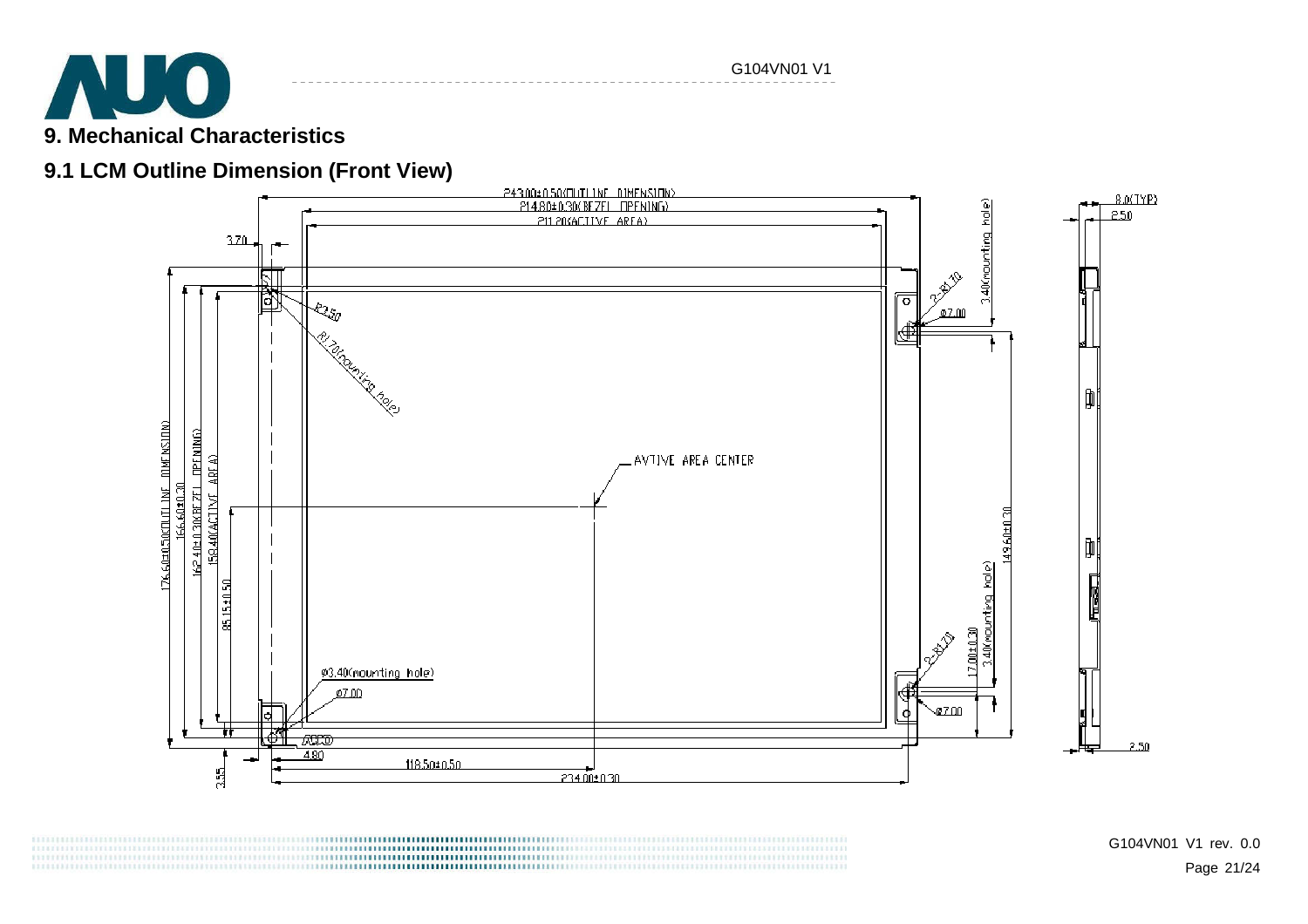

G104VN01 V1

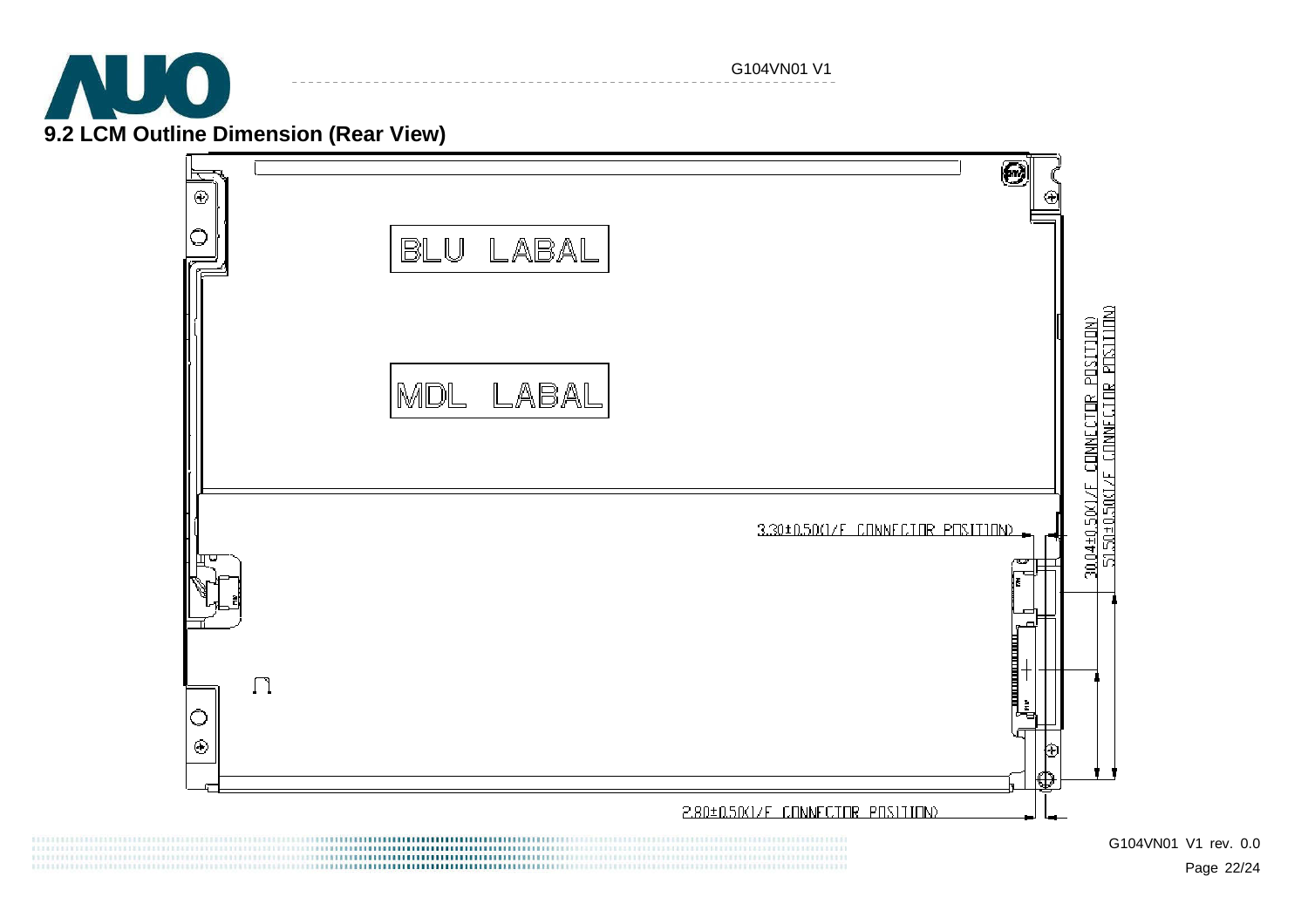

**10. Label and Packaging** 

**10.1 Shipping Label** (on the rear side of TFT-LCD display)

**10.2 Carton Package**